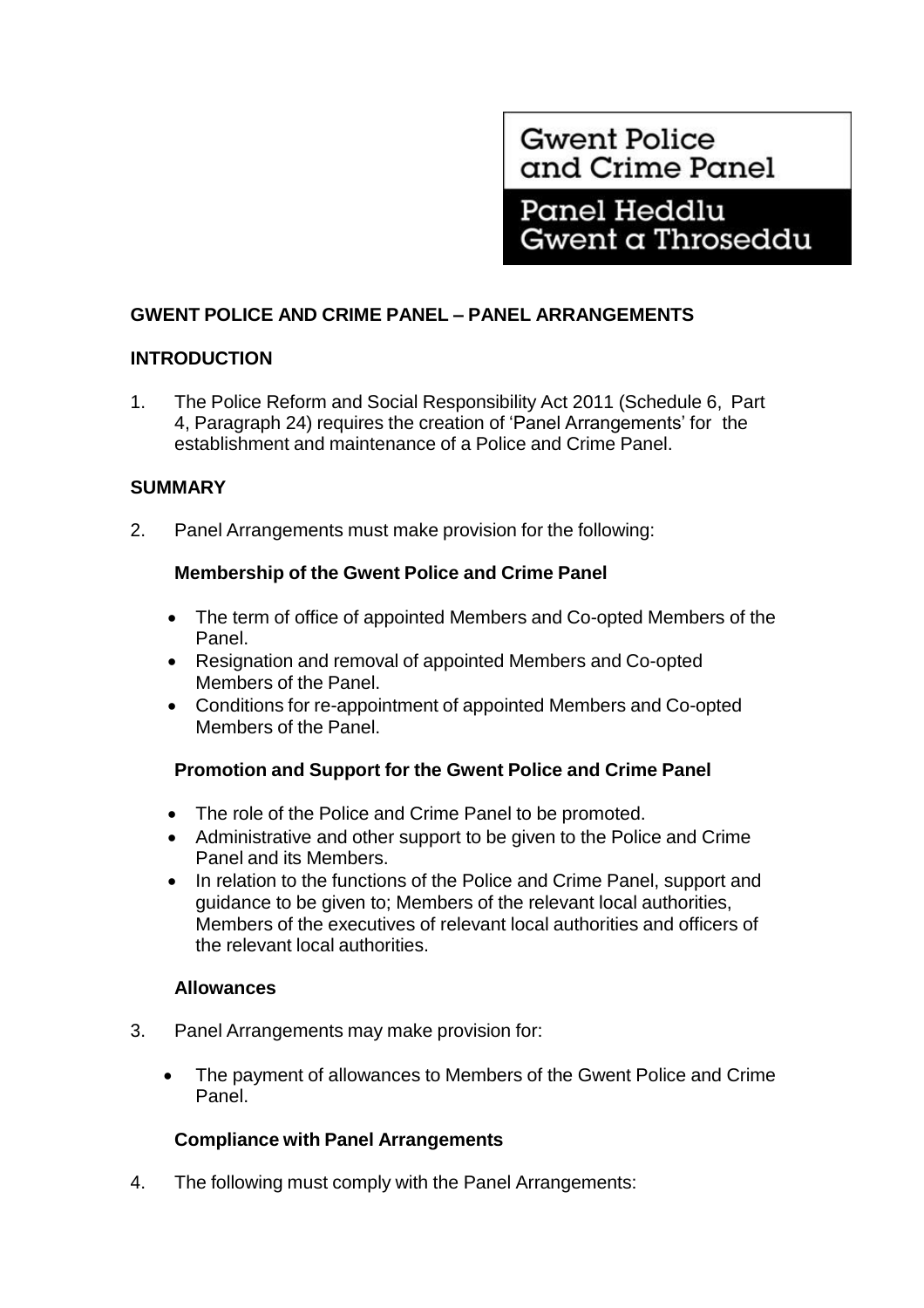- Each relevant local authority; namely, Blaenau Gwent County Borough Council, Caerphilly County Borough Council, Monmouthshire County Council, Newport City Council and Torfaen County Borough Council.
- Fach Member of the Gwent Police and Crime Panel.

# **PANEL ARRANGEMENTS**

#### **Membership of the Gwent Police and Crime Panel**

5.1 The following Panel Arrangements will apply to the Gwent Police and Crime Panel:

> Blaenau Gwent County Borough Council – 2 Members Caerphilly County Borough Council (Host Authority) – 3 Members Monmouthshire County Borough Council – 2 Members Newport City Council - 3 Members Torfaen County Borough Council - 2 Members

5.2 The Gwent Police Panel shall co-opt 2 Co-opted Members onto the Panel for a term of four years.

#### **Term of Office**

5.3 The term of office of the nominated Members shall be a matter for each nominating local authority, subject to a minimum planned term of one municipal year. The term of office for Co-opted Members shall be until 31<sup>st</sup> October of the same year as the next ordinary Police and Crime Commissioner election.

## **Resignation and Removal of Appointed Members and Co-opted Members of the Panel**

- 5.4 Any Member may resign at any time, by giving notice in writing to the Chair of the Panel and their nominating authority (if appropriate).
- 5.5 The Secretary of State will remove any appointed member at the request of their nominating authority at any time and any appointed Member maybe removed by the Secretary of State at any time.
- 5.6 A Co-opted Member can be removed from office through a majority vote of the Panel present, provided the Member has been given no less than four weeks' notice of a proposal to remove, and provided the Member has an opportunity to make representations about the proposal. Examples of reasons for removal of office include (but are not limited to) being absent from 3 consecutive meetings without consent from the Panel or being convicted of a criminal offence.

## **Conditions for re-appointment of appointed Members and Coopted Members of the Panel**

5.7 Local authority Members are eligible for re-appointment on the expiry of their term. There are no restrictions on the number of terms of office that can be served.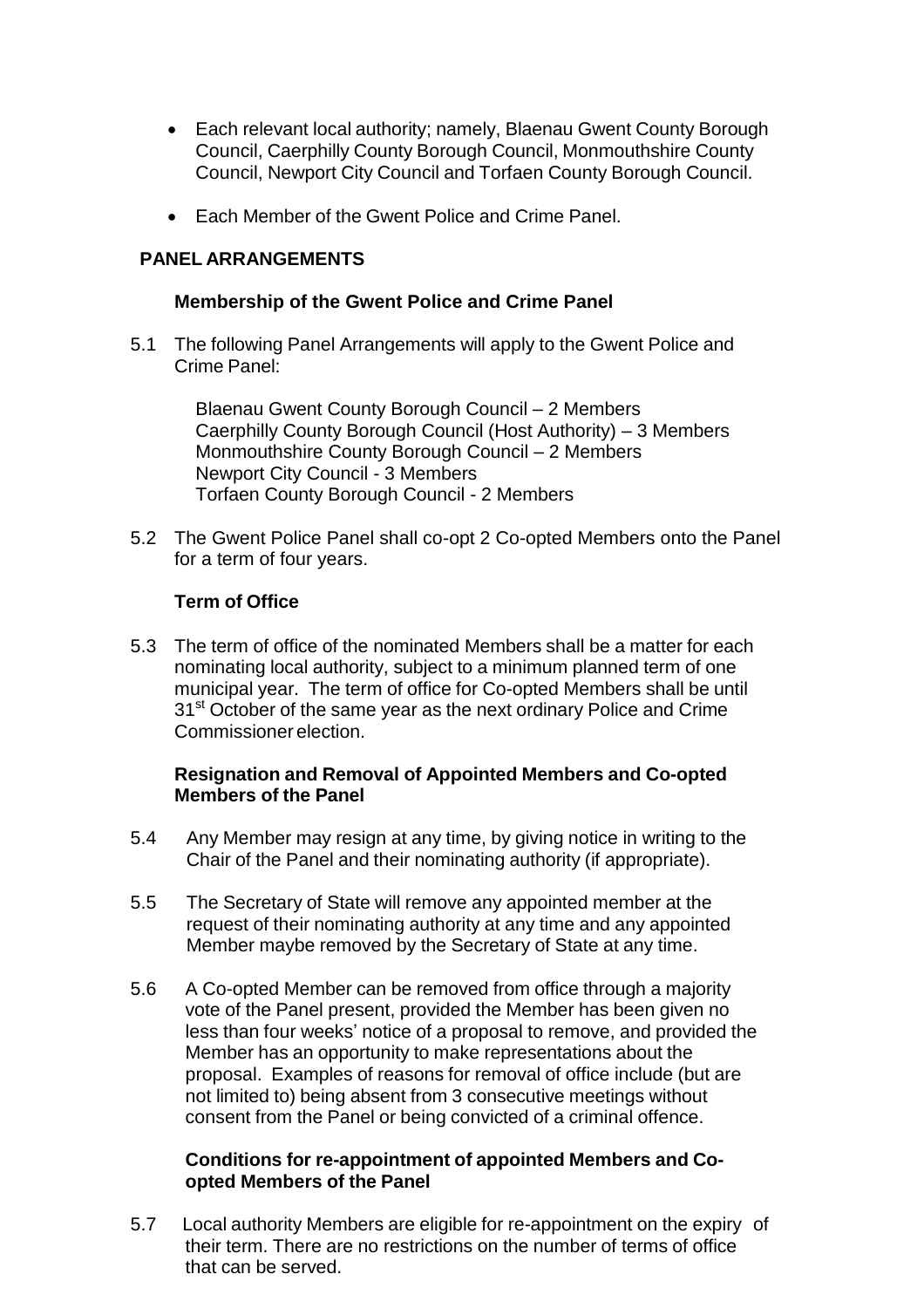- 5.8 Co-opted Members term of office shall be until 31<sup>st</sup> October of the same year as the next ordinary Police and Crime Commissioner election. The positions must be re-advertised; however this does not restrict Co-opted Members from reapplying or being re-appointed to the position.
- 5.9 The recruitment and selection process for co-opting members shall include a reasonable period for advertising the positions. To reflect the geographical area that the Panel represents, as far as practical, adverts shall be placed through media and other sources that have equality of access for residents within the Gwent Police area.
- 5.10 A closing date for applications will be a minimum of 2 weeks after the date of the first advert.
- 5.11 Application packs will be prepared and made available to those who request an application form. The applications will be considered by the Chair, Vice Chair and another Member of the Panel, and supported by the Lead Officer to the Panel, against an agreed person specification criteria and shortlisted accordingly.
- 5.12 If no applications are received or if all applications received fall below the minimum eligibility criteria, the vacancies shall be re-advertised in accordance with this section. The Chair and Vice Chair of the Panel and another Member of the Panel (the interview panel) supported by the Lead Officer to the Panel, will interview those shortlisted.
- 5.14 Following the interviews, the interview panel will make recommendations to the Panel. In making those recommendations the interview panel shall consider the balance of the Panel in accordance with the Equalities Act 2010 and the skills required to enhance the Panel.

## **Promotion and Support for the Gwent Police and Crime Panel**

- 5.15 The Panel shall be promoted through a dedicated website (with appropriate links to other relevant websites) including information about the role and work of the Panel, Panel Membership, all non-confidential Panel and sub-committee meeting papers, press releases and other publications.
- 5.16 Administrative support, guidance, advice, and training shall be made available by the host authority to Panel Members in support of the functions of the Panel. The host authority shall ensure that it disseminates information and best practice made available by the Home Office.
- 5.17 The host authority will attend any meeting with Executive Members, Scrutiny Members or Officers of relevant authorities to explain and promote the work of Gwent Police and Crime Panel.

#### **Allowances**

5.18 Panel Members are paid a daily rate fee. The rate shall be the same as the full daily rate fee determined from time to time by the Independent Remuneration Panel for Wales for the Chair and Co-opted Ordinary